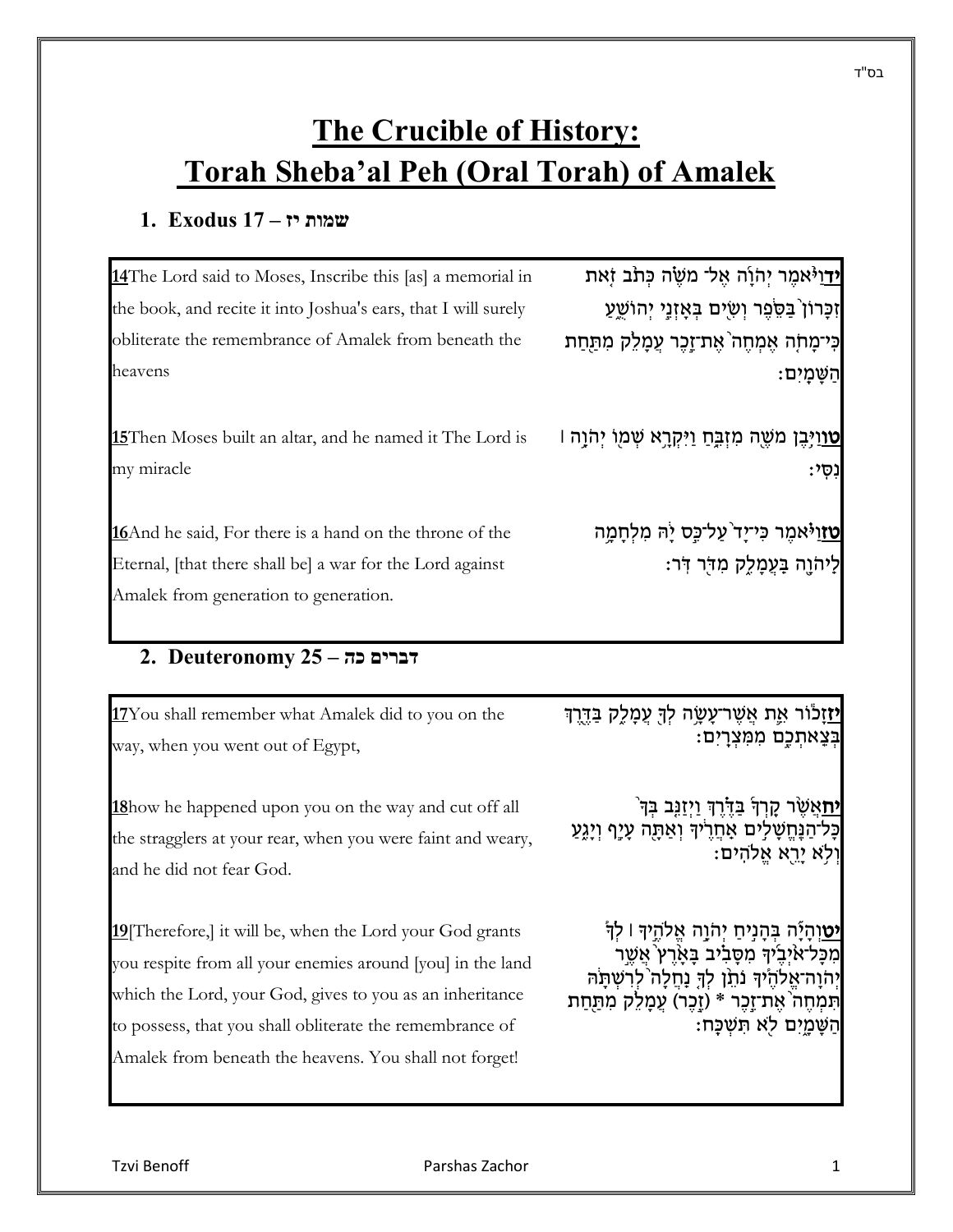#### **69 Eliyahu Kol – קול אליהו סט 3.**



אע"פ שציוה השי"ת למשה לכתוב מצות מחיית עמלק בהס"ת לא היה די עדיין בזה כי בסה"ת יכולים לטעות אם זכר או זכר משום הכי ציוה השי"ת למשה שימסר בעל פה ליהושע שהנקודה הוא זכר ולא זכר

Even though Hashem commanded Moshe to write the commandment to destroy Amalek in the Torah, it was not sufficient. For in a Torah one

could make the mistake of reading it as "zachar" (male) or "zachor" (remember). Thus Hashem also commanded Moshe to orally transmit the pronunciation to Yehoshua.

#### **21 Basra Bava - בבא בתרא כא 4.**

ואמר רבא: הני תרי מקרי דרדקי, חד גריס ולא דייק וחד דייק ולא גריס - מותבינן ההוא דגריס ולא דייק, שבשתא ממילא נפקא. רב דימי מנהרדעא אמר: מותבינן דדייק ולא גריס, שבשתא כיון דעל - על; דכתיב: גכי ששת חדשים ישב שם יואב וכל ישראל עד הכרית כל זכר באדום, כי אתא לקמיה דדוד, אמר ליה: מאי טעמא עבדת הכי? אמר ליה, דכתיב: תמחה את זכר עמלק. אמר ליה: והא אנן זכר קרינן! א"ל: אנא זכר אקריון. אזל שייליה לרביה, אמר ליה: היאך אקריתן? אמר ליה: זכר. שקל ספסירא למיקטליה, אמר ליה: אמאי? א"ל, דכתיב: אארור עושה מלאכת ה' רמיה. א"ל: שבקיה לההוא גברא דליקום בארור! א"ל, כתיב: בוארור מונע חרבו מדם! איכא דאמרי: קטליה, ואיכא דאמרי: לא קטליה.

Rava said: If there are two teachers of children, one who teaches a lot of material but is not precise, and one who is precise but does not teach a lot of material, one hires the one who teaches a lot of material but is not precise. Because errors will be corrected by themselves. Rav Dimi of Neharde'a said: One hires the one who is precise and does not teach a lot of material, as once an error is taught, it is taught, [and cannot be easily corrected], as it is written: "For Joab and all Israel remained there six months until he had cut off every male in Edom" When Joab came before King David, [David] said to him: What is the reason that you did that? Joab said to him: As it is written: You shall blot out the males [*zakhar*] of Amalek, David said to him: But we read the verse as stating: "You shall blot out the remembrance [*zekher*] of Amalek." Joab said to him: I was taught to read it as *zakhar*. He went and asked his childhood Bible teacher. Joab said to him: How did you read this word to us? The teacher said to him: I read it as *zekher*. Joab took a sword to kill him. The teacher said to him: Why [do you want to kill me]?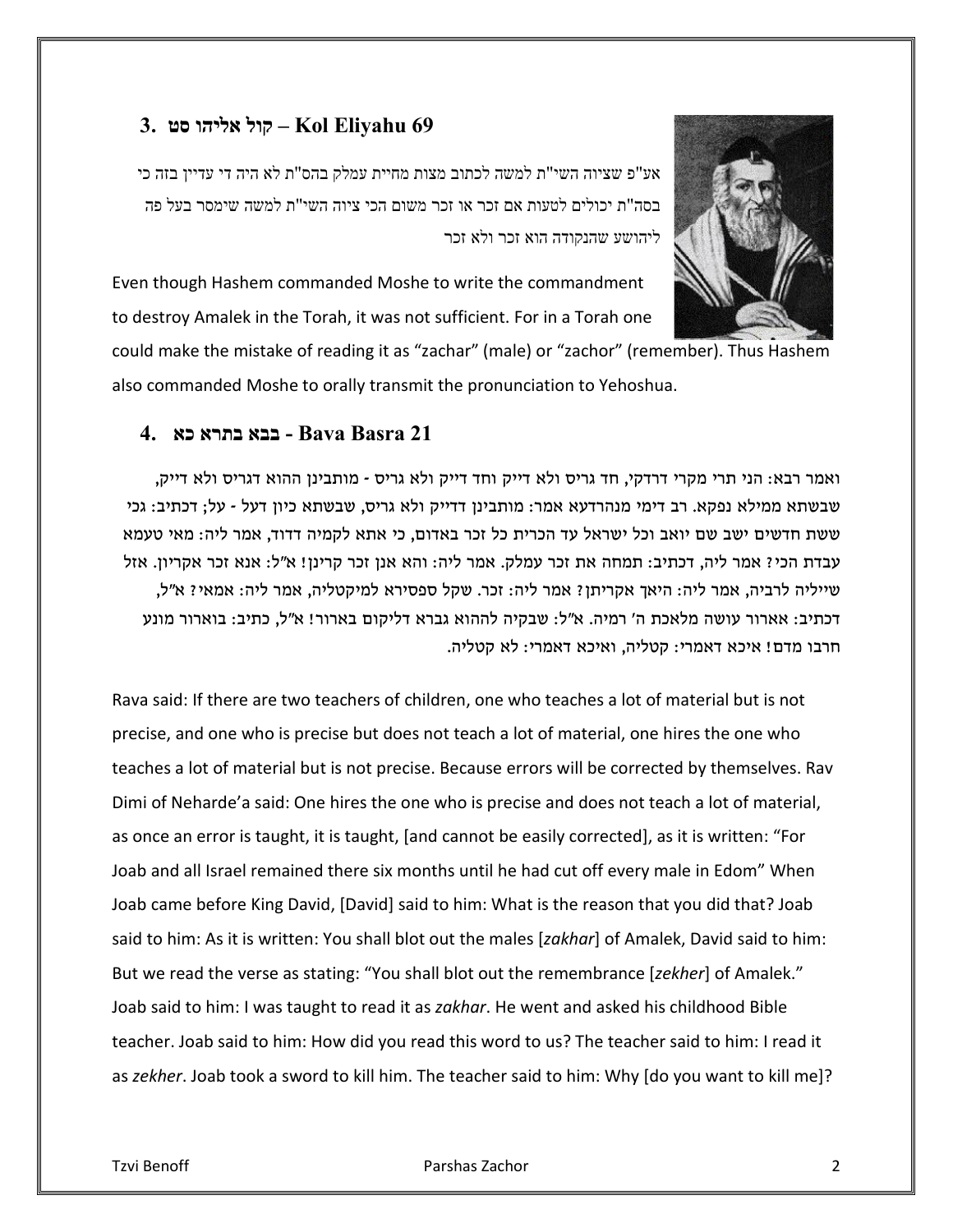Joab said to him: As it is written: "Cursed is he who does the work of the Lord with a slack hand" The teacher said to him: Leave that man to remain as cursed. Joab said to him: It is also written: "And cursed is he who keeps back his sword from blood" There are those who say that Joab killed him, and there are those who say that he did not kill him.

## **7 32: Deuteronomy Hirsch' R – רש"ר הירש דברים לב, ז. 5.**

כאן נאמר: זכרו את זמני העבר, ולא עוד, אלא בינו: חדרו לעומק משמעותם, השכילו וראו את הקשר שבין הדורות הבאים זה אחר זה... עקבו אחרי מהלכי ההתפתחות של משפחת האדם. ואחר כך - שאל אביך ויגדך: שאל את אביך על ההיסטוריה שלך... "ויגדך": הוא יציג אותה לנגדך כפי שעודנה חיה בלבו: זקניך ויאמרו לך: זקניך שקנו חכמה ודעת יפתרו לך את פשר ההיסטוריה שלך; הם יבארו לך את מקורך ואת שליחותך ההיסטורית מתוך ההקשר עם התעיות ותקופות החינוך של דורות העבר.



Here it says "remember the time of the past," and moreover

"understand them." Delve into their depths and significance to understand their connection to future generations… Follow in the footsteps of the development of civilization. And after that, "ask your father and he will tell you." Ask your father about your history and he will "tell" you. He will engrain it into you so that it lives in your heart. "[Ask] your elders and they will say to you." **Your elders who have acquired wisdom and knowledge will explain to you the meaning and significance of your history. They will explain your origin and your historical mission through [their and your] connection to the wanderings and ages of education and traditions of generations past.**

#### **רש"י דברים כה, טו – 25:15 Deuteronomy Rashi 6.**

אשר קרך בדרך. לְשׁוֹן מִקְרֶה; דָּבָר אַחֵר לְשׁוֹן קֵרִי וְטֻמְאָה שֶׁהָיָה מְטַמְּאַן בִּמִשְׁכַּב זְכוּר; דַ"אַ לְשׁוֹן קֹר וִחֹם, צִנֵּנְדִּ וְהִפְּשִׁירִךְ מֵרְתִיחָתִךְ, שֶׁהָיוּ כָל הָאָמוֹת יְרֵאִים לְהִלָּחֵם בָּכֶם וּבָא זֶה וְהִתְחִיל וְהֵרְאָה מָקוֹם לַאֲחֲרִים; מָשָׁל לְאַמְבָּטִי רוֹתַחַת שֶׁאֵין כָּל בְּרִיָּה יְכוֹלָה לֵירֵד בְּתוֹכָהּ, בָּא בֶן בְּלִיַעַל אֶחָד קָפַנִּץ וְיָרַד לְתוֹכָהּ, אַעַ״פִּ שֶׁנִּכְוָה הֵקֵרָהּ אוֹתָהּ בִּפְנֵי אֲחֵ רִ ים :

HOW HE MET THEE BY THE WAY — The word קרך is connected in meaning with" מקרה a sudden happening", i.e., he came against thee by surprise. Another explanation is: it is connected in meaning with the term ,קרי nocturnal pollution and uncleanness, because he polluted them by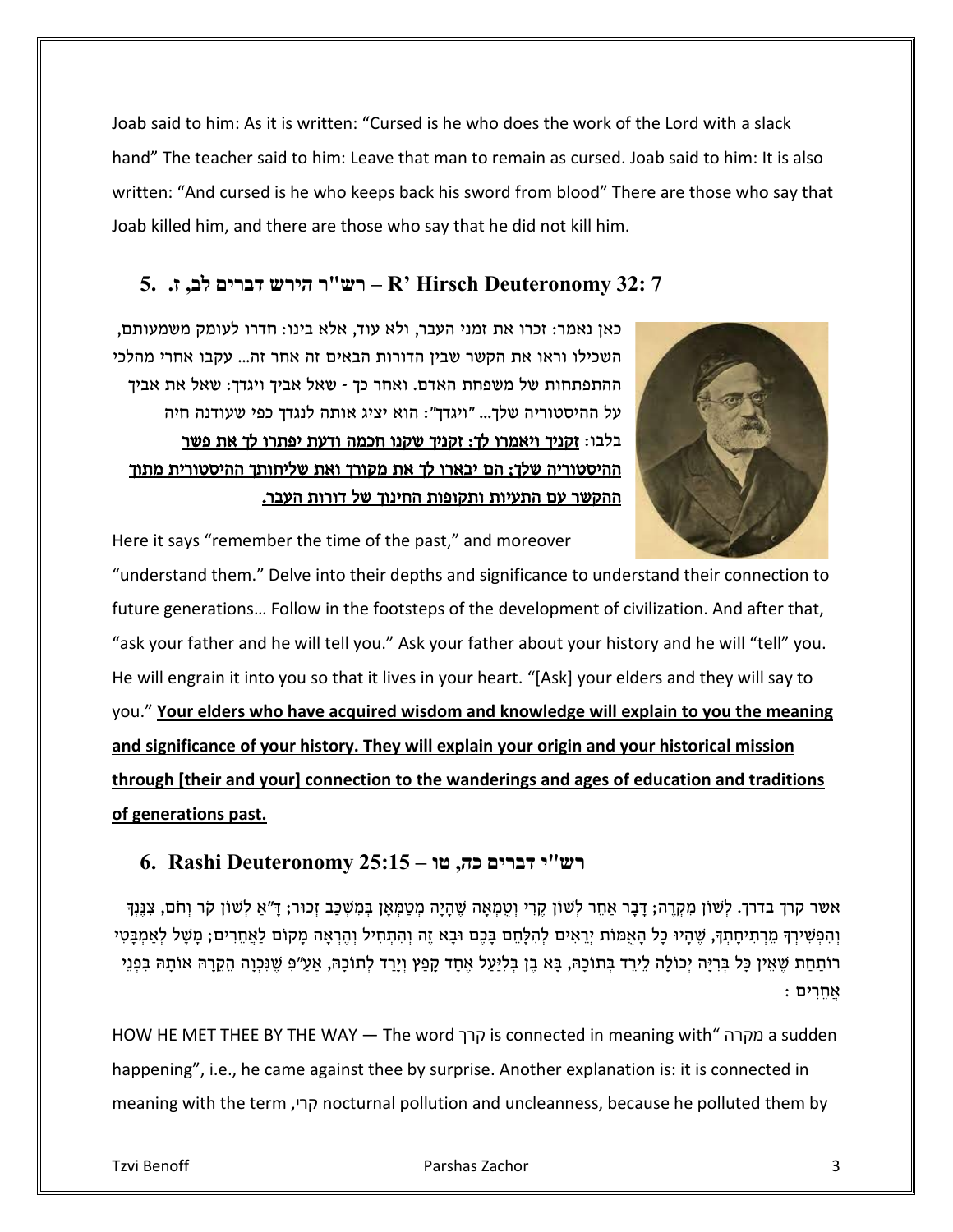pederasty. Yet another explanation is that it is connected in meaning with the expression קור in the phrase" וחום קור cold and heat" and it means: he made you cold and lukewarm after the boiling heat you had before. For all the nations were afraid to war against you and this one came and began to point out the way to others. A parable! It may be compared to a boiling hot bath into which no living creature could descend. A good-for-nothing came, and sprang down into it; although he scalded himself he made it appear cold to others

#### **ספר השיחות שנת תשמ"ט – 328 .pg 5749 HaSichos Sefer 7.**

וההתחלה בזה היא אשר קרך בדרך שגם כאשר יהודי הולך כבר בדרך התורה מנסה עמלק לקרר אותו שעבודתו תהי' באופן של קרירות קרך מלשון קרירות ואח"כ נמשך ויורד למטה מזה קרך מלשון מקרה שלא יראה עניני השגחה פרטית

The first step [of Amalek's evil] is "encountering him on the way." Even when a Jew following the way of the Torah, Amalek endeavors to "cool" down their enthusiasm for serving God. ( קרך forms the word קר – to cool). Afterwards, Amalek further descends to the stage of happenstances (from the word מקרה(, stymieing the Jew from perceiving the Divine Hand.



#### **1:6 (Purim (Yitzchok Pachad – פחד יצחק (פורים) מאמר א:ו 8.**

אין סוף ענינו של עמלק בזה שבא ונלחם בישראל אלא שסוף ענינו הוא בזה שמלחמתו של עמלק נרמה <u>זלזול בחשיבותו של ישראל.</u> אלופי אדום אילי מואב ויושבי כנען כולם קבלו התוכחה של יציאות מצרים וקריעת ים סוף. האמבטיא היתה רותחת. נולדה חשיבות בעולם. אבל עמלק אינו יכול לסבול חשיבות. מהותו של ישראל היא כוח ההילול. מהותו של עמלק היא כוח החילול. זה לעומת זה. עמלק לעומת ישראל. כוח החילול לעומת כוח ההילול... מפאת ההתנגדות הזו קפץ לתוך האמבמיא וקיררה. פרץ פרצה בחשיבות זו ששמה כנסת ישראל. מתוך פרצה זו הוא רוצה להרוס את כל בנין החשיבות. זו היא שאיפתו של כוח הליצנות מאז ומעולם



**The significance of Amalek is not that he came to wage war against the Jews per say. Rather the true significance is that Amalek's war against the Jews precipitated a degradation of the esteem of the Jews.** The rulers of Edom, Moab, and Canaan all heeded the 'rebuke' of the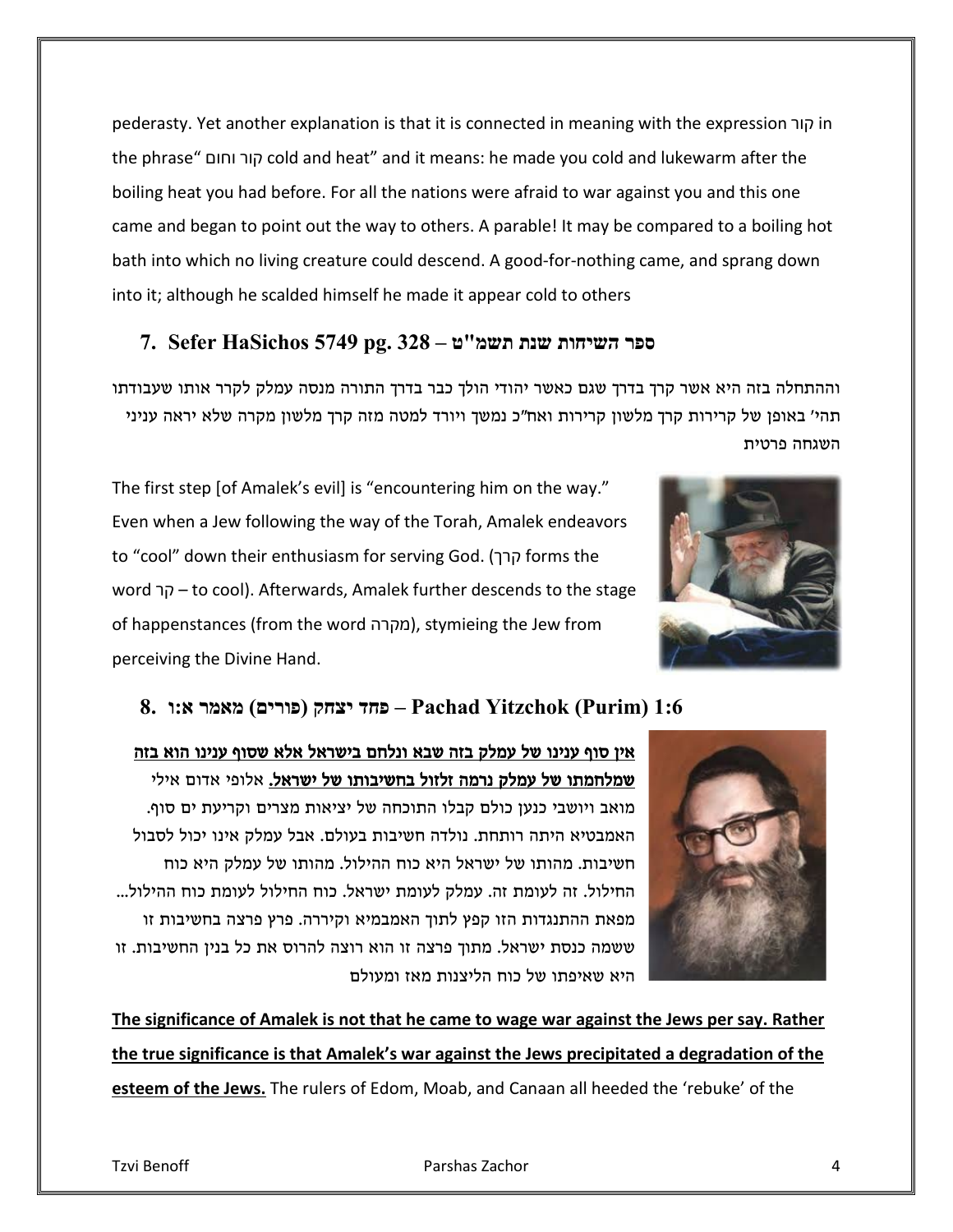Exodus from Egypt and the splitting of the Red Sea. The cauldron was boiling. "Value" had been born in the world. But Amalek is unable to tolerate "value." The essence of the Jewish nation is praise and esteem, whereas the essence of Amalek is to profane. One forever against the other. Amalek against Israel. The power of value against the power to profane. Fueled by this opposition [Amalek] leapt into the cauldron and cooled it down. He created a breach in the "value" called Israel, and from this breach he hoped to destroy the entire institution of "value" [in civilization]. This is forever the aspiration of *leitzanus*.

#### **15:32 1 Samuel – שמואל א טו:לב 9.**

וַיִּאמֶר שְׁמוּאֵל הַגֵּישׁוּ אֵלַי´אֵת־אֲגַג´מֵלֶךְ עַמָּלֶק וַיֵּלֵךְ אֵלָיו אֲגַג מַעֲדַנְת וַיִּאמֶר אֲגָׂג אָכֵן סֶר מַר־הַמָּוֶת: And Samuel said, "Bring Agag, the king of Amalek, near to me." And Agag went to him *ma'adanos*. And Agag said, "Surely, the bitterness of death has turned."

#### **29:2 (Purim (Yitzchok Pachad – פחד יצחק (פורים) מאמר כט:ב 10.**

בתיבת מעדנות דכאן נאמרו שני פירושים הפירוש האחד הוא מלשון עדינות ותפנוק שאגג היה מעדן את עצמו ומפנק את עצמו בשעת הליכתו אצל שמואל והפירוש השני הוא מלשון כבלים

The word *ma'adanos* in this context has two interpretations. The first is "refined, adorned behavior" – Agag adorned and behaved in a regal manner when he approached Shmuel. And the second interpretation, is "chained and shackled."

הכפירה האחרונה היא הכפירה בכח הבחירה של האדם - "האדם מוכרח הוא בכל עניניו." בהירי העין וזכי הנפש מכירים בדרך הצפייה של "זה לעמת זה" כי בסדור עיקרי הכפירה**, כפירה זו בבחירה היא הכפירה** האחרונה בהשתלשלות מהלכי הכפירה מדור לדור. ועלינו לדעת כי בין כל סוגי הכפירה חולקת היא כפירה זו רשות לעצמה כי על כן יש בידה של הכפירה הזו לחפות על פניה בשקר של גוון מיופה. שהרי כל עצם עצמו של כח הבחירה מוגדר הוא בזה "שהכל בידי שמים חוץ מיראת שמים." ממילא נמצא כי יש בידה של כפירה בבחירה חיפוי שקר של כבוד שמים מדומה כי על ידי הכפירה בבחירה מתבטל ה"חוץ" הזה והכל חוזר לידי שמים. והרי שקר זה הוא הסתירה הכי תהומית לתוקף קדושת האמונה של כנסת ישראל כי כבוד שמים עולה הוא דוקא מתוך האדם הבוחר. בעל החירות של צלם אלקים .

**The ultimate and final heresy is the denial of humanity's power to choose – that a person's life and actions are predetermined.** Those of clear vision and pure soul recognize that **this**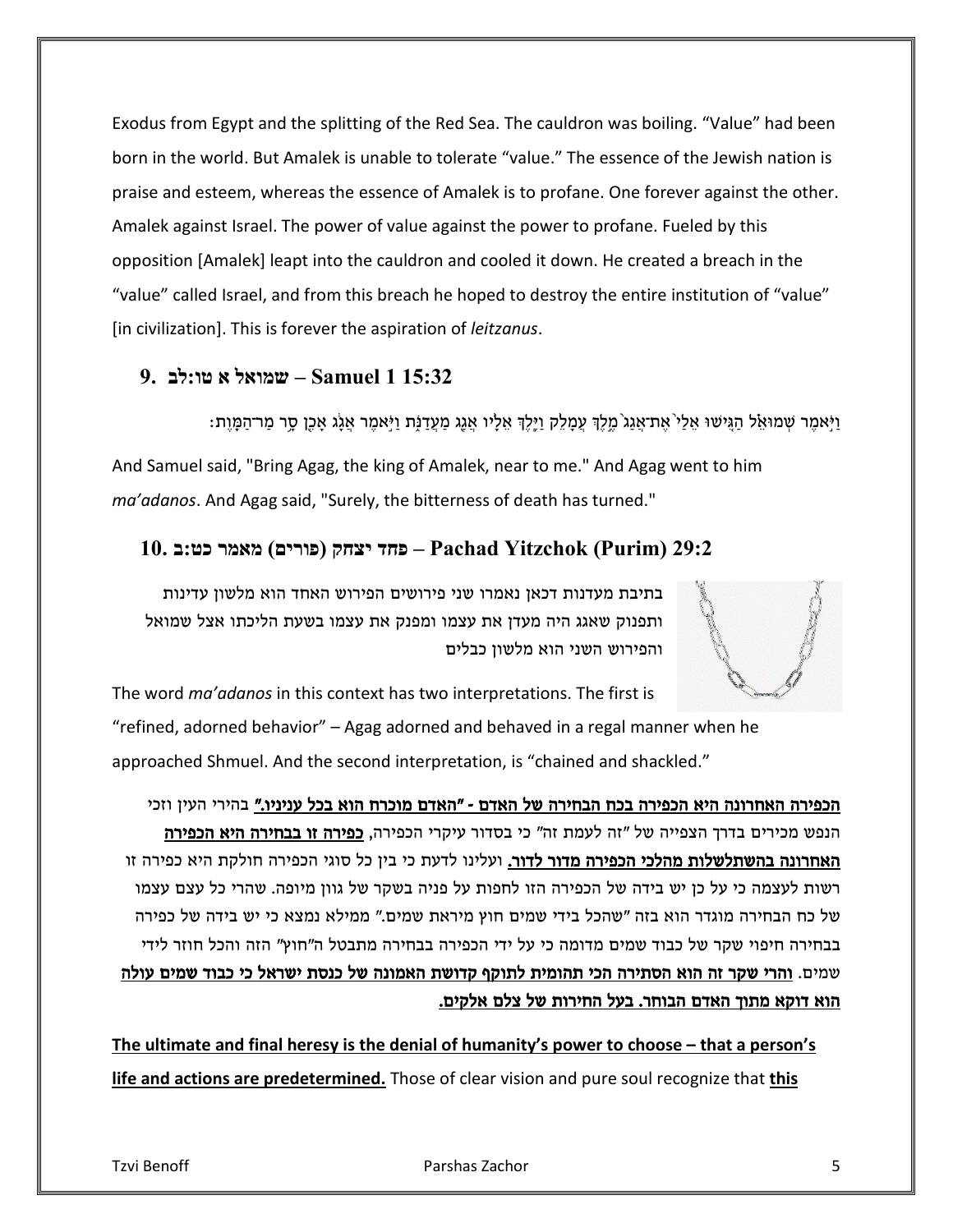**denial of choice is the final link in chain of denials (and heresies) stretching from generation to generation.** We must realize that this denial is qualitatively unique because it has the power to create a false patina of virtue. For the very essence of free will is rooted in the notion that everything in the hand of heaven except for fear of heaven. Thus, the denial of choice creates a veneer of false honor of heaven for it negates the "except," returning all to the jurisdiction of heaven. **And this falsehood is the greatest adversary to the sanctity of Jewish faith. For honor of heaven is created by human choice, possessing freedom in the image of the Divine.**

והיינו שהליכתו האחרונה של אגג אצל שמואל היתה מעדנות. מעדנות בשני הפירושים גם יחד היה מעדן את עצמו ומפנק את עצמו כשהוא קשור בשלשלאות ובכבלים. כלומר, הרגשת שלילת חירותו על ידי הכבלים והשלשלאות העושים אותו למוכרח, היא היא המשמשת לו הרגשת תפנוק ועידון בכבוד שמים מדומה על ידי ביטול החוץ הנמצא בהכלל של הכל בידי שמים

This was symbolized by Agag's final steps to Shmuel in *ma'adanos* – with both connotations at the very same moment; he glorified himself with chains. **The feeling of shackling his freedom and making himself something determined was the very sentiment that created an imaginary honor for heaven** by negating the "except" in the rule that that everything is in the hand of heaven.

#### **11. "The Legacy of the Lubavitcher Rebbe" (R' Jonathan Sacks 2019)**

I came to 770, and eventually the moment came when I was ushered into the Rebbe's study. I asked him all my intellectual, philosophical questions; he gave intellectual, philosophical answers, and then he did what no one else had done. He did a role reversal, he started asking me questions. How many Jewish students are in Cambridge? How many get involved in Jewish life? What are you doing to bring other people in?



Now, I hadn't come to become a Shliach [Chabad-Lubavitch emissary]. I'd come to ask a few simple questions, and all of a sudden he was challenging me. So I did the English thing… The [English] can construct more complex excuses for doing nothing, than anyone else on earth. So I started the sentence, "In the situation in which I find myself..." – and the Rebbe did something